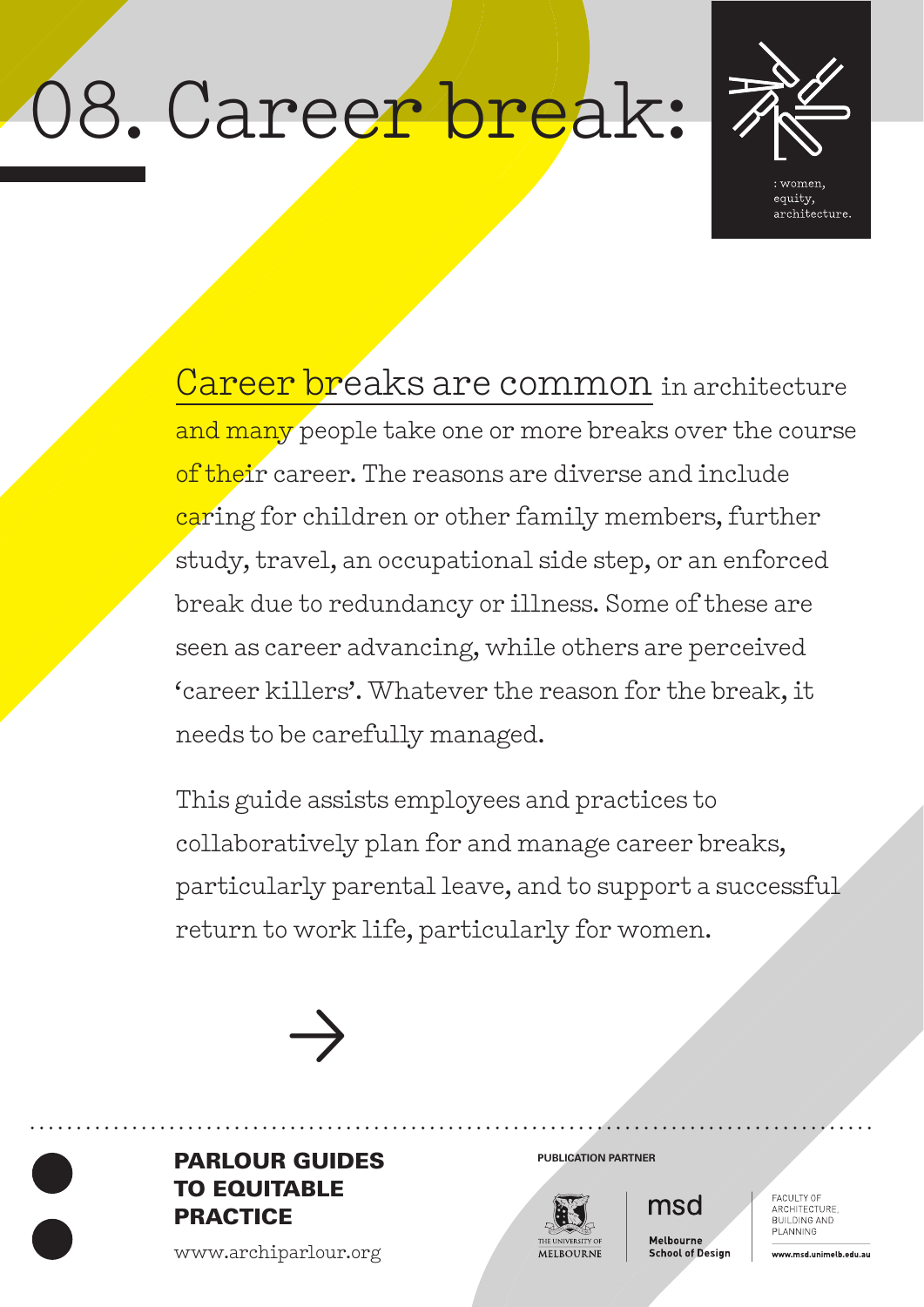

# What are the impacts of career breaks?

A career break might be only for a few months, or for a decade; it may involve other paid work or entirely unpaid labour.

A career break can be advantageous for both employees and practices. Diverse and sometimes unexpected skills are developed in non-work activities and the employee is likely to return as a more well-rounded individual with greater life experience. Individuals returning from a break can be fiercely loyal and dedicated employees, with very low turnover rates.

Nevertheless, many individuals in architecture have reported difficulty returning to work, especially after a long break. Others find that their changed circumstances, for example returning after parental leave, mean that their work life is thereafter radically changed, and not necessarily for the better.

Still others may find that the job they left is no longer available to them – 2013 research by the Australian Human Rights Commission found that across all fields of work, one in five mothers were made redundant or dismissed during pregnancy, while on parental leave, or on their return to work. Anecdotal reports indicate such practices are also rife in architecture, despite their illegality.

#### Returning from parental leave

Returning from parental leave has some specific challenges. This can be a stressful time for both parents and employers, as clashes between societal, personal, financial and work expectations and demands become apparent. Practices must adjust to an employee with changed availability, perhaps with reduced ability to work overtime, or more limited flexibility. In addition, there is often a major upheaval for mothers in terms of routines and priorities during their parental leave.

Many of the women who responded to the Parlour survey were surprised by the huge effect the arrival of children had on their career trajectory. Many had returned after parental leave to work part time, only to find their work and status greatly compromised. Many chose to open their own practices to help address the problem.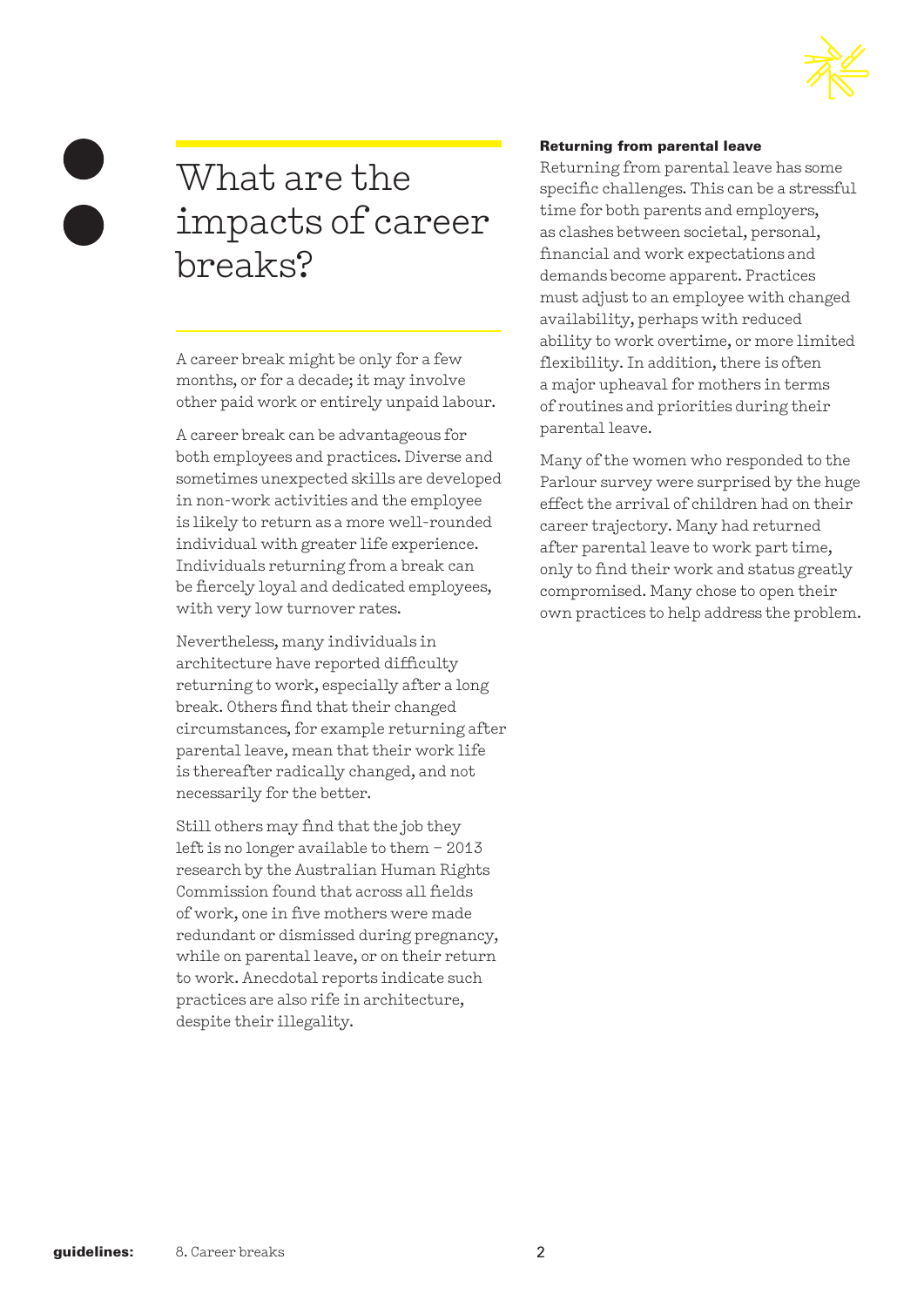

# Why does it matter?

The unfortunate fact is that while taking time off to travel is usually seen as career advancing, taking a break to care for children is often seen and experienced as a career killer. This disproportionately affects women, who still carry the majority of child-rearing responsibilities.

As a profession, architecture could be more conscious of the way it attributes value and work to curb unreflective judgments on what constitutes a useful career break.

## **Practices**

Ethical and legal responsibilities Practices have legal obligations around parental leave and return to employment, but they also have an ethical obligation to value and support their workforce.

The benefits this brings to practice are manifold: a diverse workforce better able to service diverse clients, with design solutions based on knowledge of a wider range of situations.

Retain skilled employees Equity around career breaks and leave, especially parental leave, is also good business sense. It can ensure that skilled, experienced employees continue to contribute to the practice and avoids the significant costs associated with employee turnover and recruitment.

#### Workplace morale and recruitment

Employees returning from leave are likely to be highly motivated, loyal and hard working. On the other hand, those who find that their role has evaporated in their absence, or who on return find that they are less valued as employees, will have low morale, with corresponding negative effects on workforce commitment and productivity. Practices that are rumoured to offer fewer opportunities are unlikely to attract or retain the best talent.

# Employees

Well managed, supported career breaks are a vital ingredient in the satisfying long-term careers of many women and enable many to participate to their fullest capacity in the profession.

# The Profession

A large number of trained women take a career break from architecture, but then never return. The profession can ill afford to lose these talented and trained individuals, with a rich range of experiences, and a wealth of skills.

Working towards a gender-inclusive architectural profession involves taking extra measures to retain, negotiate with and accommodate those with responsibilities beyond their professional work. This will be to the profession's long-term benefit.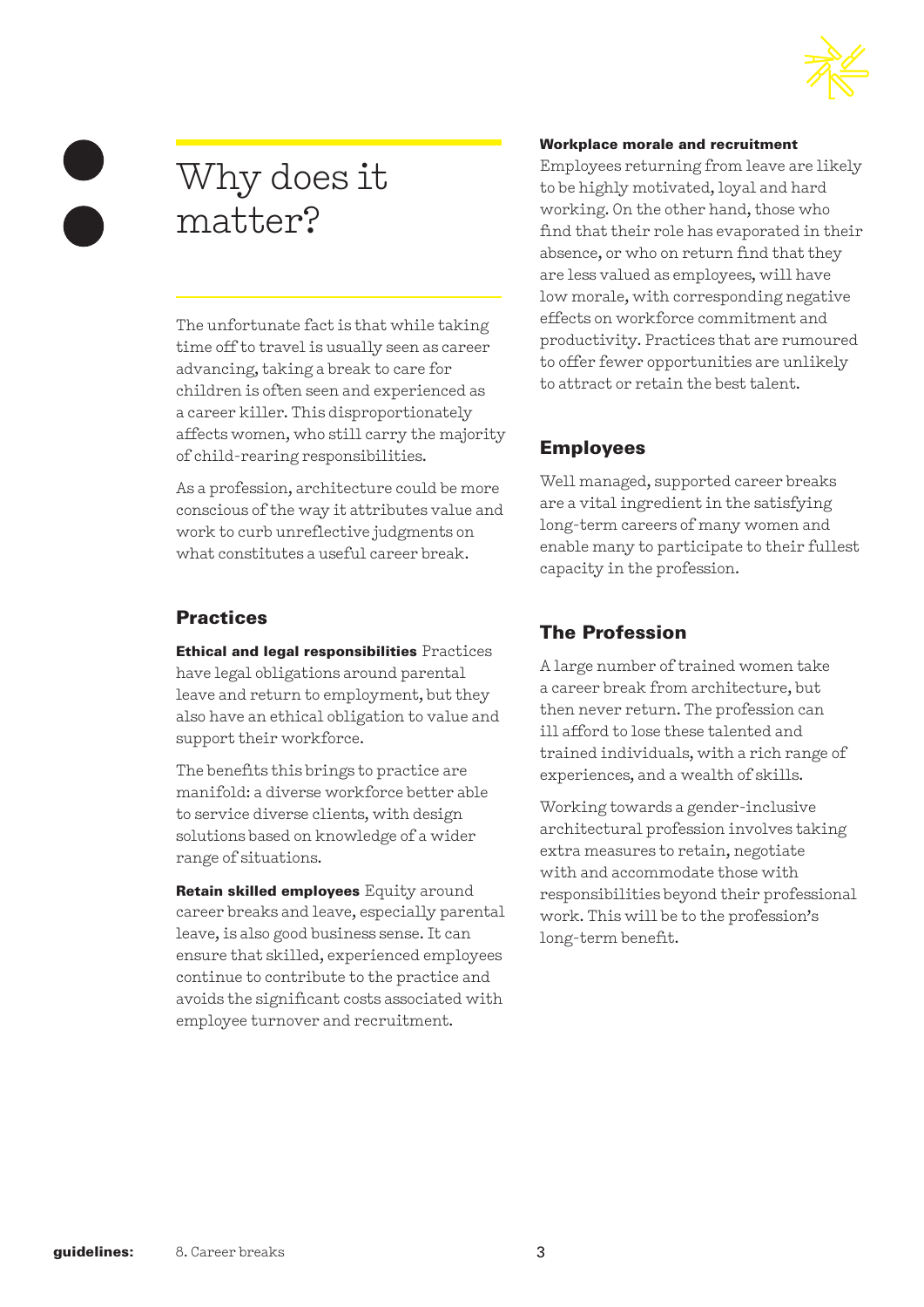# What can we do?

Architecture is already fairly adept at accommodating breaks taken for travel, further study, or working outside private practice, all of which are often seen as positive steps that add to skills and employability. Involuntary breaks, such as those forced by redundancy, are also a wellunderstood part of an industry that is very susceptible to economic shifts.

We need to change perceptions around breaks to raise children, care for others or manage an illness, so that these are also understood and accepted as part of a career.

The challenge for employees and practices is to understand and value the full range of skills and experiences gained through various types of breaks, to ensure that a break is prudently thought out and carefully managed, and that the return-towork life is mutually positive.

A well-planned, well-carried-out career break – especially from parental leave – requires collaboration, trust, goodwill and flexibility on both sides.

# Practices

Practices can play important roles by developing flexible and supportive workplaces that welcome employees back from career breaks, and work with them to develop their careers.

## Understand your legal obligations

Employees returning to work from parental leave have specific rights under current legislation. Ensure these are understood and followed in your practice.

**:** *See Rights and responsibilities at the end of this guide.*

## Recognise the benefits of life experience

Architecture is a profession that requires an understanding of life. Architects who have had diverse experiences and have met a wide range of people outside architecture contribute to a richer engagement with the broader community. They also bring a broader range of knowledge to their work in architecture.

- Acknowledge time well spent. A productive and well-managed career break can be seen as evidence of initiative, autonomy, and skills in time and project management.
- Remember, a career break is a purposeful activity – whether that be raising a child, recovering from illness, finding a way back after redundancy, or working in another field – and brings new skills that may be effectively transferred to the world of practice.
- Understand the opportunities that a break brings to develop a broader range of networks in the community, which may also be useful in the workplace.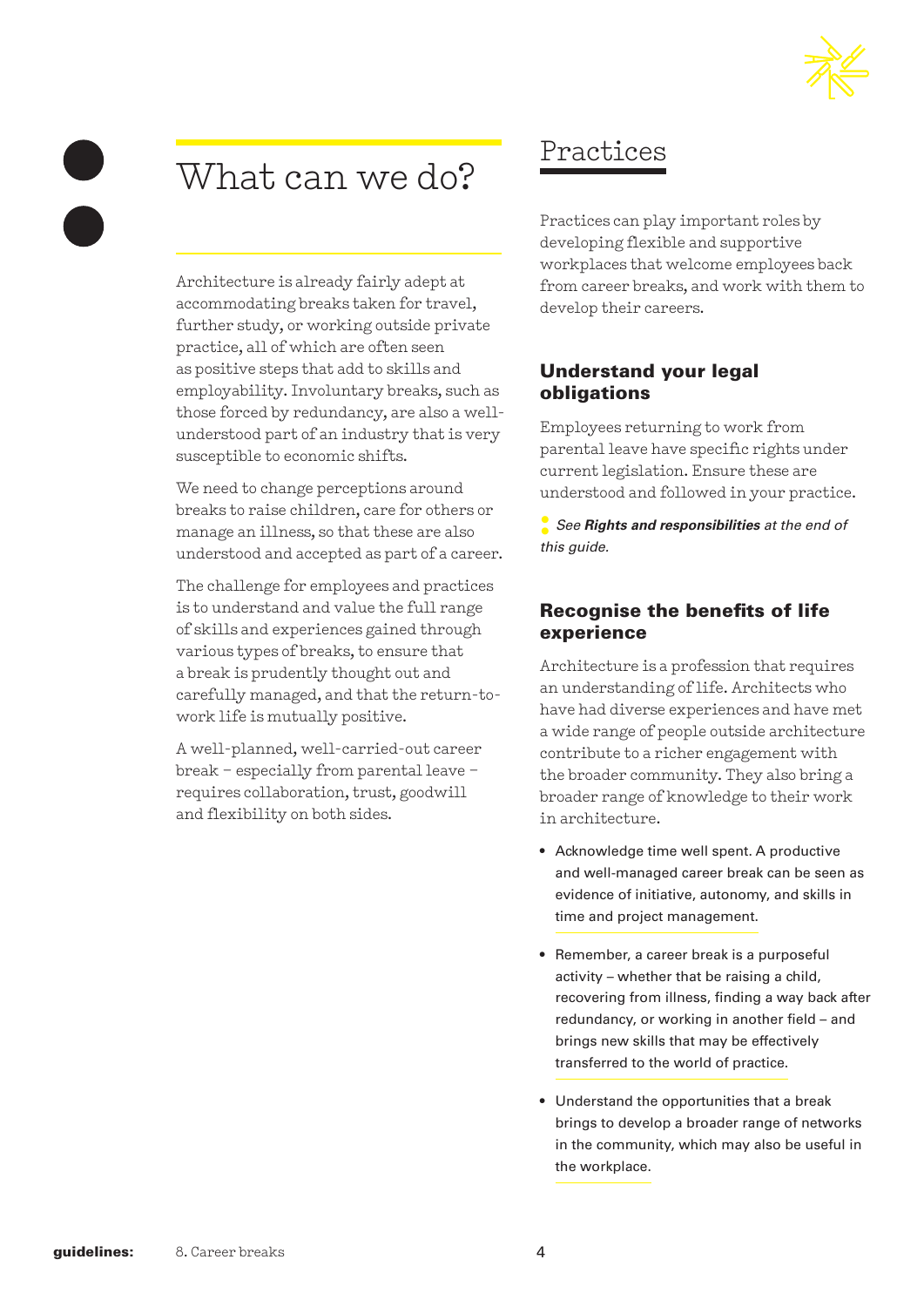

• Recognise that an employee returning from parental leave may bring additional management benefits – for example, they may have drastically improved their timemanagement skills and have a better understanding of how to negotiate situations that don't go to plan, understanding that you can always choose another route.

## Develop a family-friendly work policy

Many architectural practices, especially smaller ones, run along very informal lines and do not have specific processes to deal with career breaks and parental leave or set out policies on flexible or part-time work. Having such policies means that expectations and obligations are clear to everyone at all times. This can be very helpful for practices of all sizes.

- Develop a fair and equitable policy. This is important for all practice sizes and will avoid the need to make decisions on the fly.
- Ensure that your policies are known, understood and accessible to all staff.
- Larger firms could prepare a 'parental leave pack', similar to a new starter pack. Include legal information, tips about what needs to be done before an employee goes on leave, information on childcare, a copy of the practice's policies on flexible work and family-friendly work, and contact details of staff who have previously taken (or are currently on) parental leave.

#### Consider establishing a paid parental leave scheme

Paid parental leave on top of existing government systems can be an excellent way to retain staff and encourage them to return. This can bring long-term benefits associated with keeping knowledge within the practice, avoiding costs associated with staff turnover and retraining. Small businesses may find that it involves a

larger upfront financial outlay than they can support. Nonetheless, it is worth investigating and assessing the benefits and costs.

## Negotiate in advance, and put it in writing

A successful career break and return, from the perspective of both the employer and employee, needs to be carefully planned and agreed upon.

- Have at least one structured, formal conversation with the employee, well in advance of their departure.
- Consider preparing a pro-forma or checklist of things to discuss, including expectations on both sides for the period before, during and after return to work.
- Record the agreement in writing. This will minimise the possibility of misunderstandings or conflicting expectations.

## Keep in touch with staff on leave

Staying in touch is very important for employees on temporary leave. It allows them to understand what is happening in the office and to remain connected to the world of paid, organised office work.

- Before an employee goes on leave, discuss what contact both parties wish to maintain during that period, possibly including specific dates for contact. Consider key milestones such as stage deadlines or handovers, and keep the employee in touch with developments on ongoing projects.
- Be sure that expectations about contact during leave are clear on both sides, and preferably recorded in writing.
- Make sure that someone in the practice is specifically delegated to maintaining contact, passing on newsletters or vital internal emails.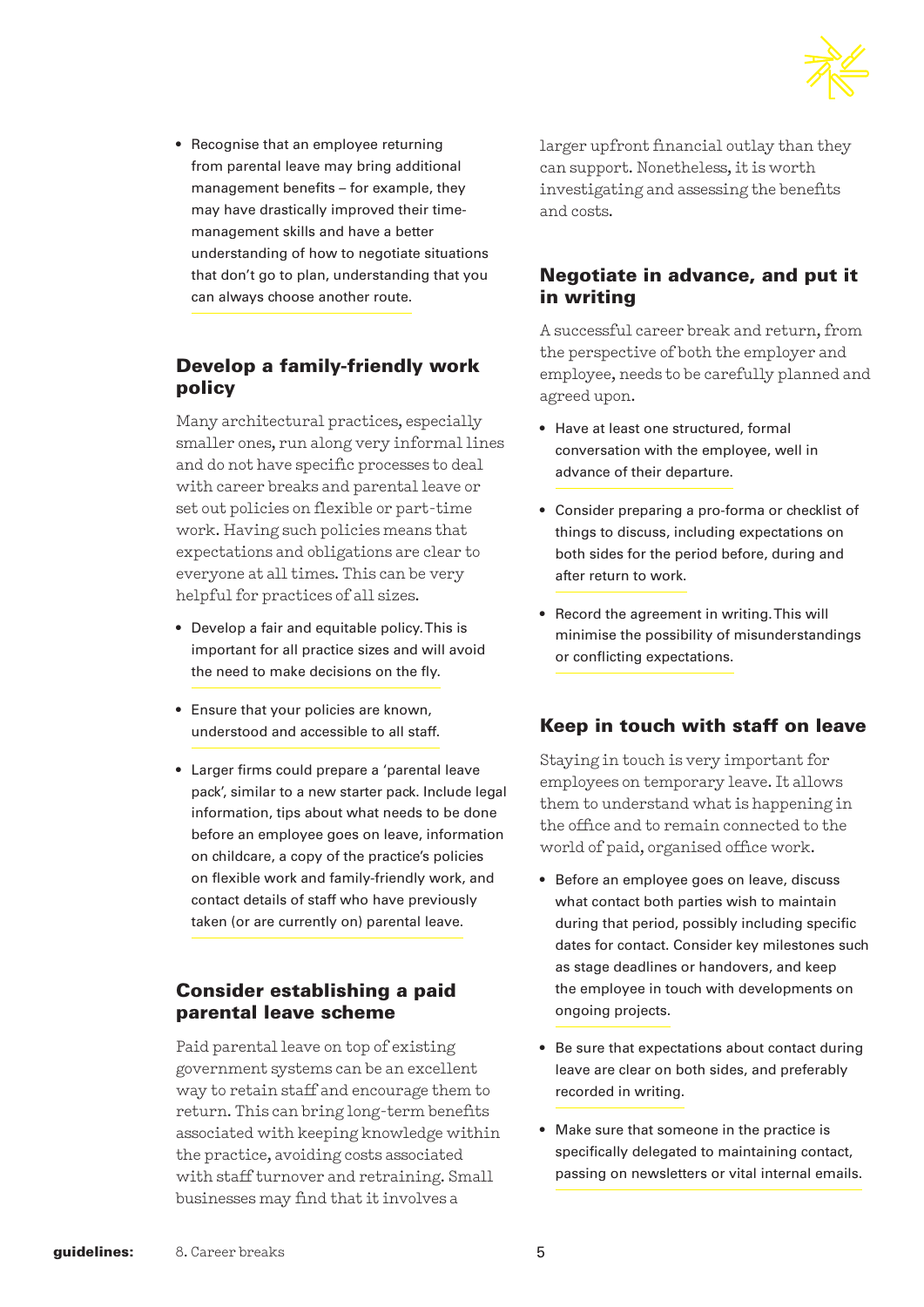

- Be sure that the employee on leave is invited to any social or planning events that might occur during their leave, but be mindful that they may be unable to attend.
- Remember, ongoing communication can make an employee feel connected and engaged with their colleagues and projects in the office, and ease the transition back to work life.

## Consider training opportunities

Many returning employees may need training or briefing about changes that have occurred during the leave period.

- Be cognisant of changes in the practice and keep employees on leave abreast of these. These might include shifts in legislation or technology, or changes in in-house systems and processes.
- Where a large technological change occurs, consider including those on leave in the training. For example, if the practice is upgrading to completely different software (or even a new version), it can be worth offering the training to parents on leave and others absent from the workplace. This may be done with the rest of the practice, or a similar training opportunity offered on return to work.

#### Establish or support mentoring schemes

'Return to work' mentors and support schemes are important in retaining women in the profession, and can be particularly helpful after parental leave or a career break. Mentors can help to build confidence and offer insights into recent changes.

**:** *See Parlour guide: Mentoring*.

## Provide breastfeeding support

Women who continue breastfeeding after their return to work require a private space in which to feed or express milk, and a cool place to store it. (Remember, other people may have a similar need for a private place to attend to personal matters, such as religious observations or health matters.)

- Ensure your practice can provide facilities for breastfeeding mothers.
- Where a dedicated room is not available, consider discussing other options, such as making a private office or meeting space available for use.
- Be sure to have clear signals about how a space can be used, and signals for occupation.

#### Realise that even the best-laid plans may change

It can be frustrating to have to adjust expectations and staffing levels when a previously negotiated return to the office doesn't work out as planned.

- Keep communication lines open to ensure that what is possible short-term, and what is desired and planned for the long-term, are clearly understood by both parties.
- Remember that changes to the conditions of leave are rarely the result of a whim and can be determined by unforeseen factors such as health or childcare.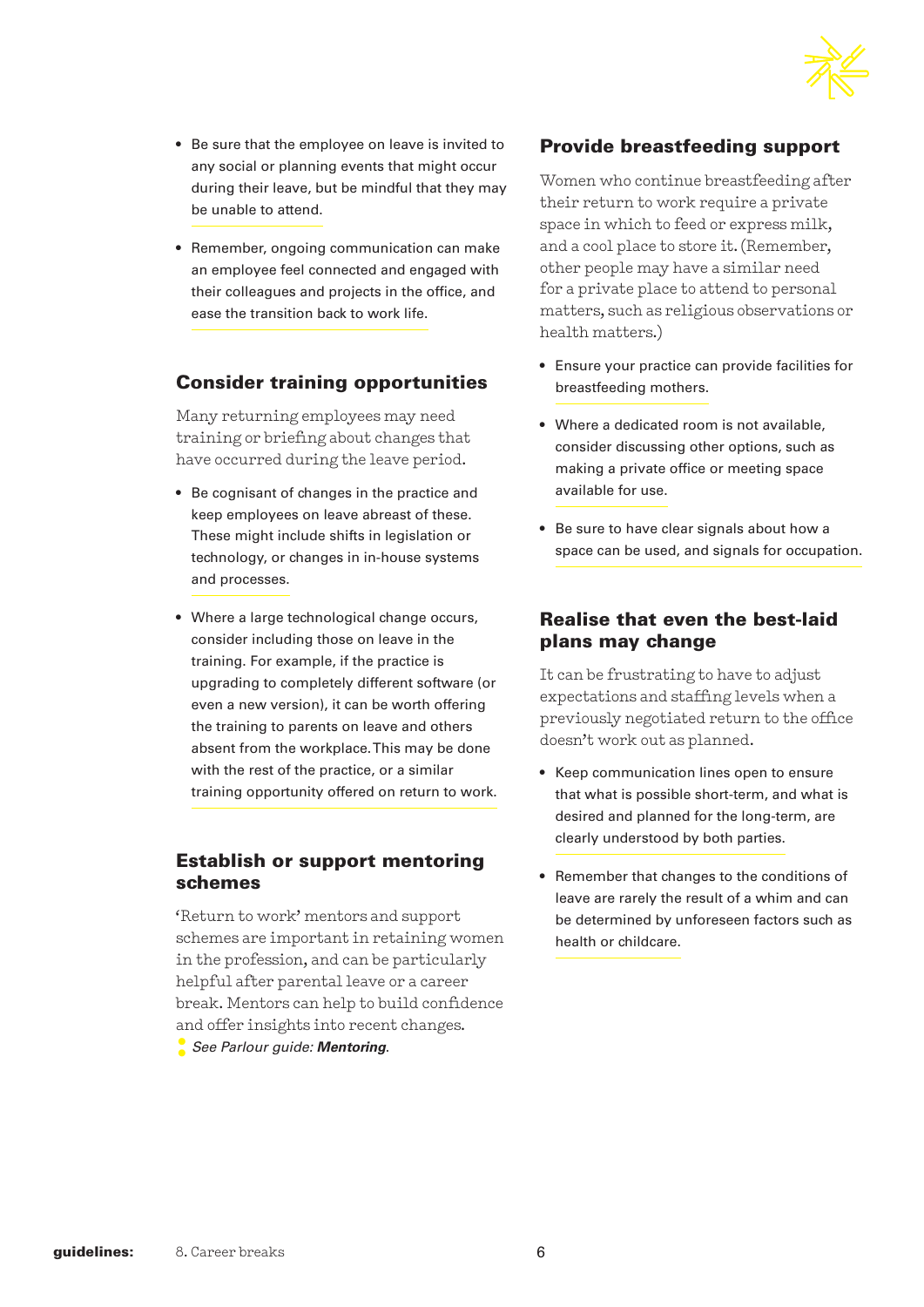

# Employees

The single most important piece of advice for employees contemplating a career break is to think it through and plan carefully.

If a career break is forced – for example, through redundancy – planning may not be so easy, but managing the break is important.

## Plan for your break

Think about how you will manage the break both professionally and personally.

- If you intend returning to the same employer start the negotiations in advance.
- If you do not intend returning to the same employer (or can't due to redundancy), make sure you have strategies in place for staying connected to the profession.
- Let people in your networks know about your plans, not only for the break but when and how you intend to return.
- If you will be on unpaid leave, plan how to manage your financial situation – it's vital for your confidence and maintaining your options.
- Be sure you will have good internet access for the period of your break.

#### Prepare for the discussion with your employer

If you plan to return to the same employer, ensure that you are well prepared to negotiate about how this will occur.

- Prepare a proposal for your employer about your career break. Think carefully, plan in advance and negotiate thoroughly.
- Understand your legal rights and responsibilities. **:** *See Rights and responsibilities at the end of this guide.*
- Think about the break from your employer's point of view and be ready to explain the business case. How can you make it easier for your employer to agree to your requests?
- Articulate the benefits to the practice. Think laterally – skills developed on a career break may include problem solving, time management and advanced negotiation.
- Think about how your work could be covered in your absence. Colleagues affected may be able to assist with identifying ways to proceed.
- Be creative about what you might be able to do either from home or on limited time. Sometimes employers may not have had time to think through solutions or ideas, and being proactive will put you in a good position.

## Negotiate in advance

If you are planning a break such as parental leave, detailed negotiations are crucial for avoiding misunderstandings.

- Have at least one formal conversation with agreed outcomes. This should include arrangements for the break and your return, along with an understanding of what contact is desired or needed during the period of leave.
- Know your value to your employer, and be prepared to articulate this clearly.
- Be realistic in your requests. Show that you understand it needs to work for everyone.
- If you need moral support, consider asking a colleague or mentor to attend negotiations.
- Remain calm and professional at all times.
- Be specific about when you wish to return, but be flexible to accommodate your employer's needs. Agree on a re-start date.
- Ensure the agreement is documented. This will help identify conflicting expectations early and avoid miscommunications.
- **:** *See Parlour guide: Negotiation*.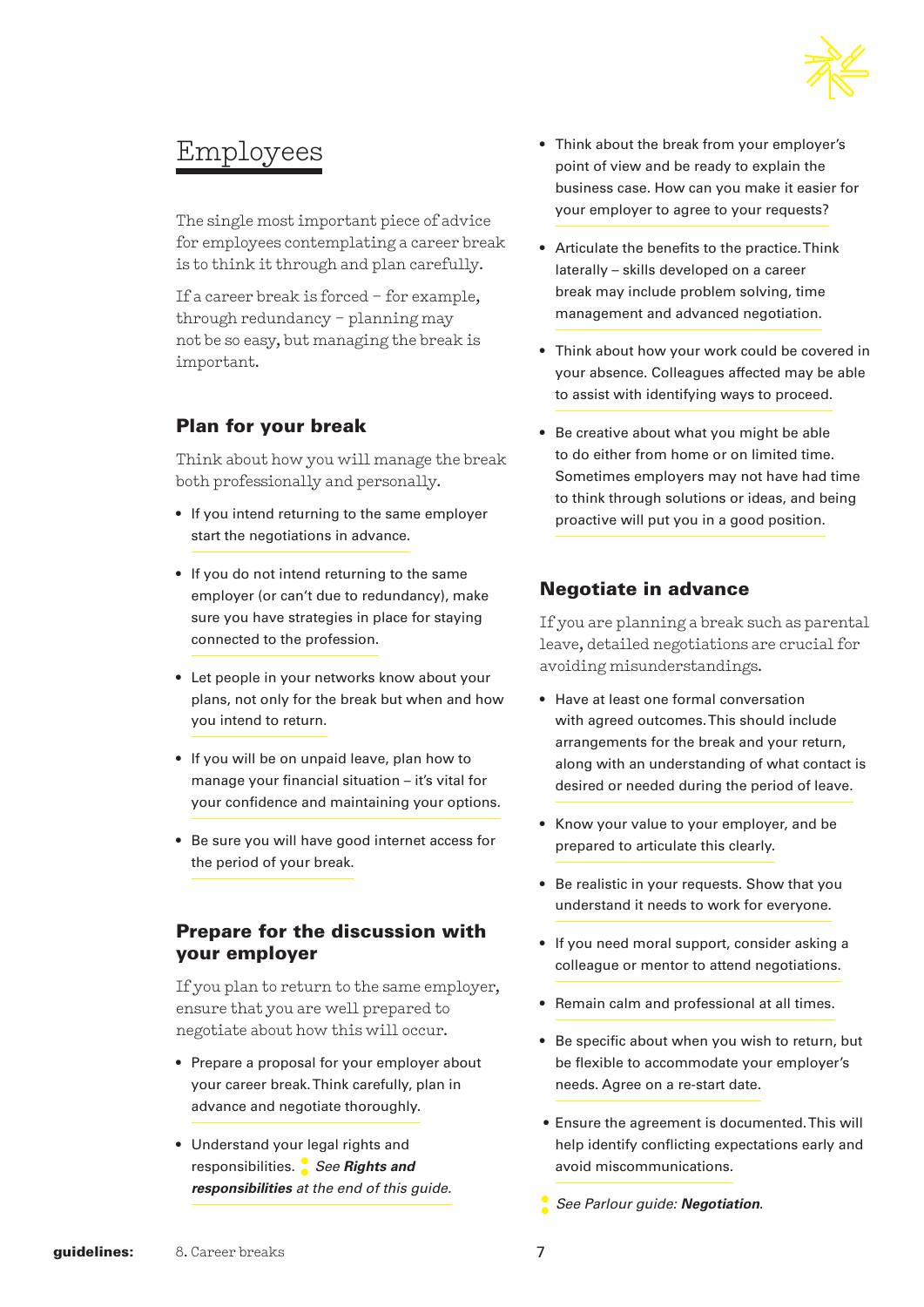

#### Plan for your return

Planning for your return is as important as planning for the break.

- Ensure that you and your employer both clearly understand expectations about the returnto-work arrangements before you leave. Set out in advance any request to work part time, flexibly or remotely, and have some agreement on this with your employer.
- If the practice has a family-friendly work policy, it may help guide your expectations and negotiations. If there is no policy in place, this could be the time to assist in setting one up.
- Arrange a date a few weeks before the end of your leave, to discuss arrangements upon your return. Take the written agreement from your negotiations before you went on leave. Be prepared – have a written list of any proposed changes to the original agreement.
- Remember that a successful flexible work arrangement requires goodwill, trust and excellent communication from both sides. **:** *See Parlour guides: Flexibility* and *Part-time work.*

#### Find and/or become a mentor

Mentors can be incredibly helpful when navigating career turning points and transitions. Becoming a mentor to a younger architect can also be a great way to keep your own skills sharp and stay in touch with the profession while on leave.

- If you don't already have a mentor, seek one out before you go on your break – preferably before you have even begun the negotiations. Someone from your current employer who has already been through a career break may be particularly helpful.
- Consider mentoring less experienced architects while you are on your career break.
- **:** *See Parlour guide: Mentoring*.

## Manage the break

It is unwise to lose all contact with your work life while on a career break, unless it is a very short one.

- Plan how you will keep your knowledge and skills up to date before you go on leave.
- Maintain some ongoing connection with your professional life if you intend to go back to it.
- Keep in touch through industry websites, including Parlour.
- Maintain institutional memberships, and consider if you can engage more than before with professional bodies.
- Join your local library, or a university library. Many have extensive remote access now, so you can access the most up-to-date publications from your home computer.
- Enjoy it! A career break is usually no holiday, but it can be a time to pause and reflect, to think about values and priorities.

## Remain visible

Staying visible and maintaining your networks are important for both your confidence and keeping up-to-date with industry developments.

It can be prudent to spend some time and money on professional-development activities such as conferences or talks. It may be hard to find the time and money, but these will ease the transition back to professional life.

- Be aware of your ongoing visibility at work if you plan to return to a particular workplace.
- Find ways to maintain or even develop your profile within the broader profession.
- Keep professional networks active. (Remember, new job offers often occur through informal connections.)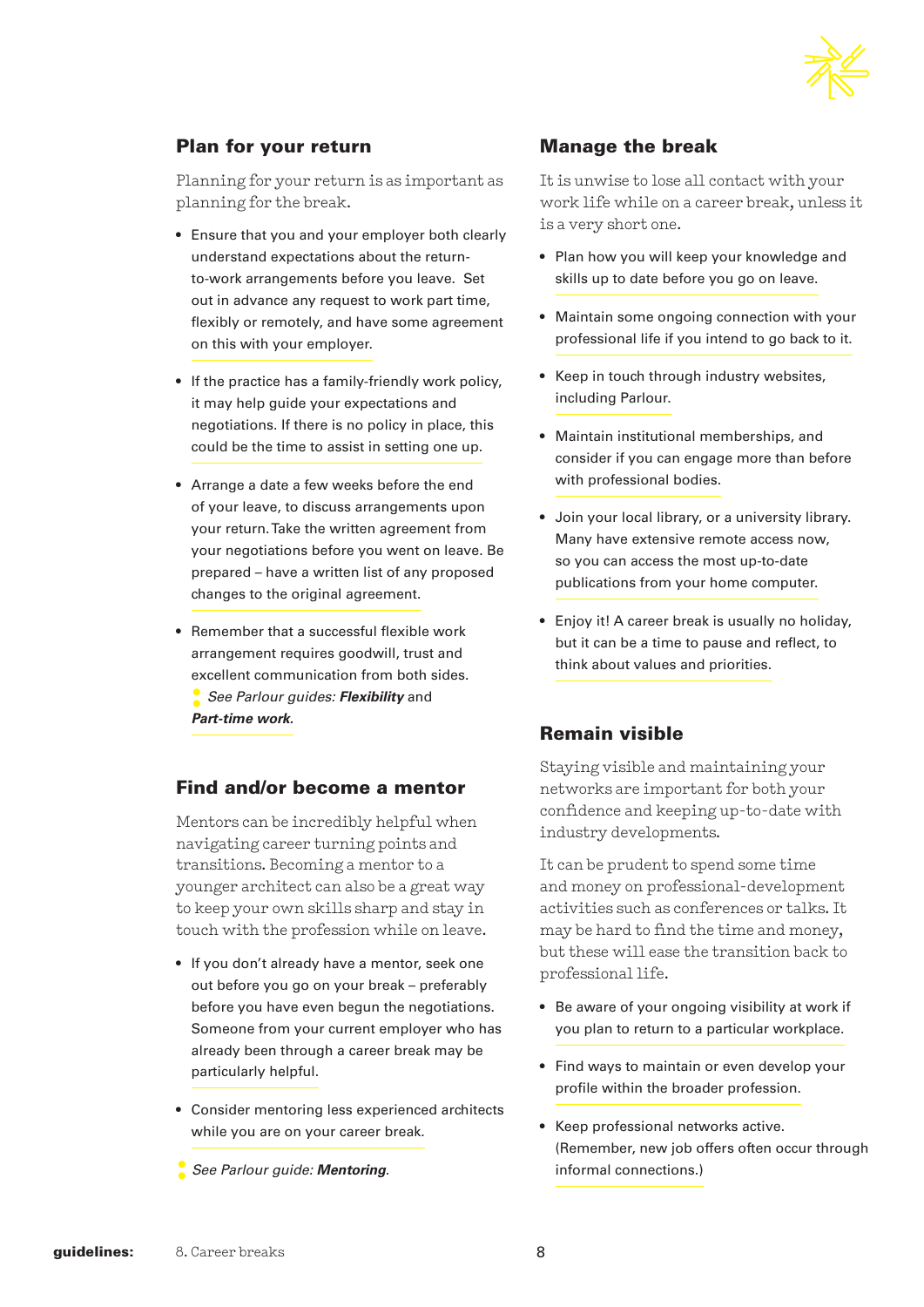

## Stay in touch

Adjusting to the subtle shifts in workplace processes, projects, culture and personnel can be tricky for employees returning from any prolonged absence. Organising to touch base periodically during leave can help women return to practice well informed and confident and will help both parties to formulate a realistic return-to-work plan.

- Clearly establish expectations on both sides about staying in touch in advance.
- Explore how to best stay in touch. Possibilities include attending some meetings, regular phone calls, attending social events or completing a few hours of non-urgent work in the month before returning to work.
- Consider offering preliminary involvement in projects that you may work on extensively after your leave. (Of course, any work completed in this manner should be paid.)
- As always, be prepared to re-negotiate as circumstances change.

## Maintain confidence

A loss of confidence is often experienced during a prolonged career break, particularly if more than one period of leave has been taken. UK research suggests that many women experience a dramatic drop in confidence around eleven months after giving birth – or about a month before the anticipated return to work.

- Network with other architects who have taken time off. If you are going on parental leave it can be very helpful to talk to those who have 'gone before' with children.
- Build confidence about re-entering the workplace by undertaking re-entry programs and attending public talks and professional events. Some people use registration courses as a 'refresher course', which can be particularly helpful if you've been practising overseas.

• Try simple but effective strategies including mentally assembling a portfolio of previous successes, recalling your expertise and how your time away from the workplace has contributed to your abilities.

#### Think through the nuts and bolts of starting back

Returning to work can bring practical challenges, whether you are returning to a former employer or starting an entirely new job. Plan for these.

- For new jobs, consider doing a 'dry run' commute and finding out about dress codes.
- Returning to work with a truncated week (for example, by starting on a Wednesday) can also help ease into the new routine.
- Depending on your childcare arrangements and financial situation, it can be worthwhile getting settled into the new routine slightly before you return to work. This can help to adjust to new situations – such as coordinating a multi-stop commute – and will give you time to respond to unexpected challenges.

#### Be positive about the break

Set out your career break simply on your CV. This may feel unwise in the case of a redundancy, but it's better to be frank than leave an unexplained hole in your CV. Better yet, make your career break into a feature – note its benefits for professional development and emphasise all the qualities and skills that you gained.

- Turn the break into a positive, and emphasise what new attributes you can bring to an employer as a result.
- Remember, employers can be impressed by an employee's initiative during a career break.
- Set out your career break in your CV as though it was a paid job – with a specific duration, tasks completed, and skills gained.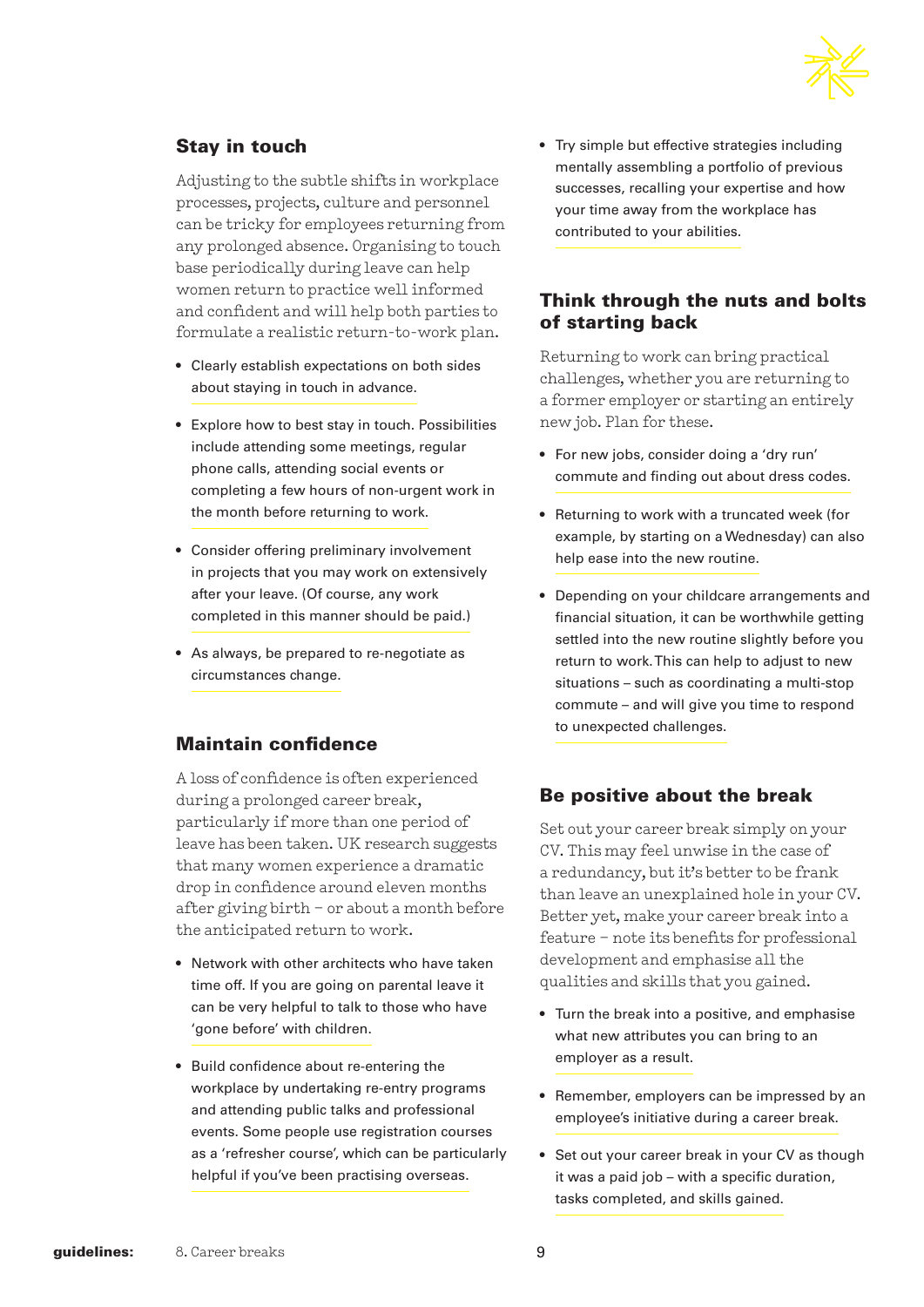

# The profession

Professional organisations can help lead the cultural change required to address the negative impacts on those who take a career break, especially parental leave.

## Develop 'on ramp' programs

Industry organisations can play a greater role in reaching out to women who are at risk of being lost to the profession.

• Develop targeted programs to assist women to return from a career break (following examples in other professions). This could include orientation and training programs, mentoring, networking and career development seminars.

#### Modify fee and/or membership structures

Industry bodies can play important roles in women maintaining contact with the profession during a career break. However, many women currently find the cost prohibitive.

- Expand fee and membership structures that enable women to continue their professional engagement while on a career break.
- Consider relaxing CPD and insurance requirements during periods of parental leave.

#### Formal policy on breaks

Formal policies on career breaks from peak bodies can help ensure that individuals are not disadvantaged by a career break.

• Develop formal policies on career breaks following the example set by professional bodies in other industries – for example, Engineering Australia.

#### Rights and responsibilities

The *Fair Work Act 2009* requires firms to ensure that women returning from parental leave return to the same position they had prior to going on leave. The only exception to this is if the position no longer exists, in which case the *Fair Work Act* requires that an employee must be consulted on any changes to the position and provided with a comparable position. This means a position for which the employee is qualified, with the same or similar responsibilities, pay and status. If a position like this does not exist within the re-structured practice, a redundancy package may be required.

The *National Employment Standards* provide employees with a right to twelve months unpaid parental leave after they have given a year's continuous service. Under the *Fair Work Act 2009*, and subject to some conditions, individuals have a right to request that this initial period be extended by a further twelve months, and this request can only be refused on reasonable business grounds.

The Act likewise offers employees in certain circumstances the right to request flexible working conditions, which can only be refused on reasonable business grounds.

Note: This is offered as an overview only. Readers are reminded that legislation may change and are advised to check current legislation at the time of reading.